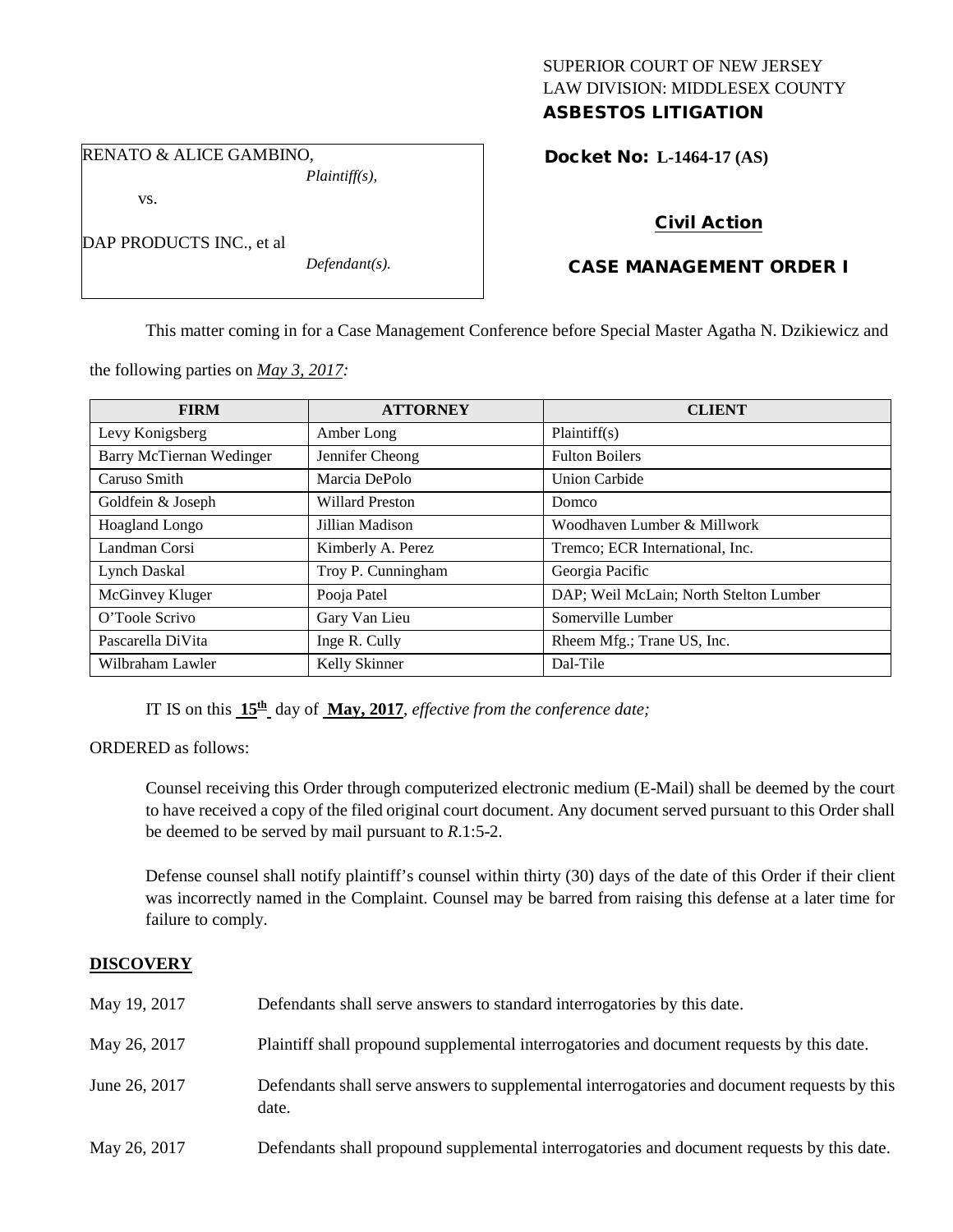| June 26, 2017 | Plaintiff shall serve answers to supplemental interrogatories and document requests by this<br>date.                                                                                                        |
|---------------|-------------------------------------------------------------------------------------------------------------------------------------------------------------------------------------------------------------|
| July 31, 2017 | Fact discovery, including depositions, shall be completed by this date. Plaintiff's counsel shall<br>contact the Special Master within one week of this deadline if all fact discovery is not<br>completed. |
| July 31, 2017 | Depositions of corporate representatives shall be completed by this date.                                                                                                                                   |

### **EARLY SETTLEMENT**

August 4, 2017 Settlement demands shall be served on all counsel and the Special Master by this date.

## **SUMMARY JUDGMENT MOTION PRACTICE**

|  | August 4, 2017 | Plaintiff's counsel shall advise, in writing, of intent not to oppose motions by this date. |  |  |  |
|--|----------------|---------------------------------------------------------------------------------------------|--|--|--|
|--|----------------|---------------------------------------------------------------------------------------------|--|--|--|

- August 18, 2017 Summary judgment motions shall be filed no later than this date.
- September 15, 2017 Last return date for summary judgment motions.

### **MEDICAL DEFENSE**

- June 30, 2017 Plaintiff shall serve medical expert reports by this date. June 30, 2017 Upon request by defense counsel, plaintiff is to arrange for the transfer of pathology specimens and x-rays, if any, by this date.
- December 15, 2017 Defendants shall identify its medical experts and serve medical reports, if any, by this date. In addition, defendants shall notify plaintiff's counsel (as well as all counsel of record) of a joinder in an expert medical defense by this date.

### **LIABILITY EXPERT REPORTS**

- October 31, 2017 Plaintiff shall identify its liability experts and serve liability expert reports or a certified expert statement by this date or waive any opportunity to rely on liability expert testimony.
- December 15, 2017 Defendants shall identify its liability experts and serve liability expert reports, if any, by this date or waive any opportunity to rely on liability expert testimony.

### **EXPERT DEPOSITIONS**

January 12, 2018 Expert depositions shall be completed by this date. To the extent that plaintiff and defendant generic experts have been deposed before, the parties seeking that deposition in this case must file an application before the Special Master and demonstrate the necessity for that deposition. To the extent possible, documents requested in a deposition notice directed to an expert shall be produced three days in advance of the expert deposition. The expert shall not be required to produce documents that are readily accessible in the public domain.

\_\_\_\_\_\_\_\_\_\_\_\_\_\_\_\_\_\_\_\_\_\_\_\_\_\_\_\_\_\_\_\_\_\_\_\_\_\_\_\_\_\_\_\_\_\_\_\_\_\_\_\_\_\_\_\_\_\_\_\_\_\_\_\_\_\_\_\_\_\_\_\_\_\_\_\_\_\_\_\_\_\_\_\_\_\_\_\_\_\_\_\_\_\_\_\_\_\_\_\_\_\_\_\_\_\_\_\_\_\_